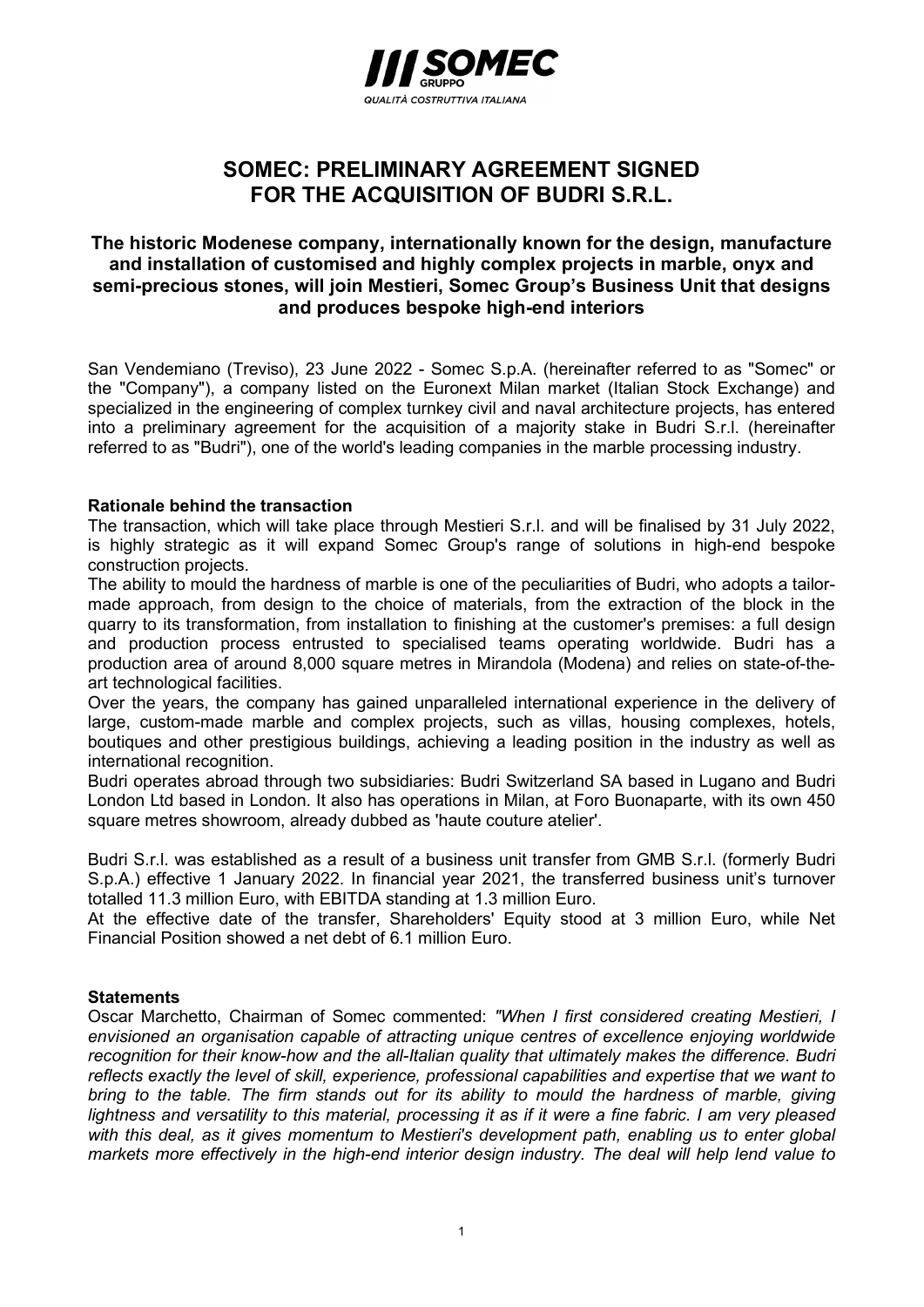

Italian craftmade creations, just as is the case with works of art, of which Budri represents a historical treasurer.

"We joined the Mestieri project because we share Oscar Marchetto's entrepreneurial vision", points out Gian Marco Budri, current CEO at Budri, "which aims to empower knowledge, values and craft tradition, aspects that are further underpinned by this agreement. Our experience, spanning over 60 years, has helped to preserve the nobility of this material, in respect of which we have redesigned processes and application areas with a view to the future. Marble thus meets the creativity of contemporary projects by the world's leading architects and interior designers. This results in unprecedented solutions and colour and material-related combinations that lend timeless elegance to any prestigious environment."

### Deal Highlights

Under the preliminary agreement, a provisional price of 7.5 million Euro must be paid at the date of closing for the acquisition of 65% of Budri's share capital. This price is based on a enterprise value assessed at 16.6 million Euro, with a multiplier of 8.95 on the average EBITDA for the years 2022- 2023, net of the Net Financial Position at the effective date of the transfer (-6.1 million Euro), including a 10% majority bonus to be granted on the percentage of equity value being acquired. The provisional price will be subject to negative adjustment in the event that certain Net Financial Position targets are not met at 2022 year-end.

Under the agreement, the provisional price will be increased by an additional amount to be paid by way of earn-out upon the achievement of pre-set EBITDA and Net Financial Position targets, in each of the financial years in the 2022-2025 period. The aggregate amount of such earn-outs is not to exceed 3.5 million Euro in the 2022-2023 two-year period and 3.25 million Euro in the 2024- 2025 two-year period. Payment of the earnouts will, if due, be made within 60 days from the approval of the individual financial statements for the 2022-2025 plan period.

Put and call options are available on the minority share. These options may be exercised based on two different time intervals:

- In relation to 15%, within 120 days from the approval of the 2025 financial statements (call option) or within the following 120 days (put option);
- In relation to the additional 20%, within 120 days from the approval of the 2027 financial statements (call option) or within the following 120 days (put option);

The agreed consideration for exercising the options will be 8.95 times EBITDA net of Net Financial Position, both to be calculated at the closing date of the relevant financial year, in 2025 and 2027, respectively, deducting – on a pro-rata basis – from the shares under option the 10% majority bonus recognised at the closing.

The agreement includes guarantees and related indemnity remedies to be provided to Mestieri S.r.l., consistent with market practice for this type of deals.

Gian Marco Budri will be appointed as Chief Executive Officer of Budri in line with the company's business and management continuity strategy, while Oscar Marchetto will be appointed as Chairman of the Board of Directors.

The acquisition will be funded through credit lines already available to the Company, and is not to be viewed as significant pursuant to Article 71 of the Issuers' Regulation adopted by Resolution No. 11971 of 14 May 1999, as amended.

For the purposes of the deal, Somec was aided by Advisors Andrea Martini and Riccardo Fornasier of Studio Martini Chartered Accountants and Auditors based in Pordenone (PN), while